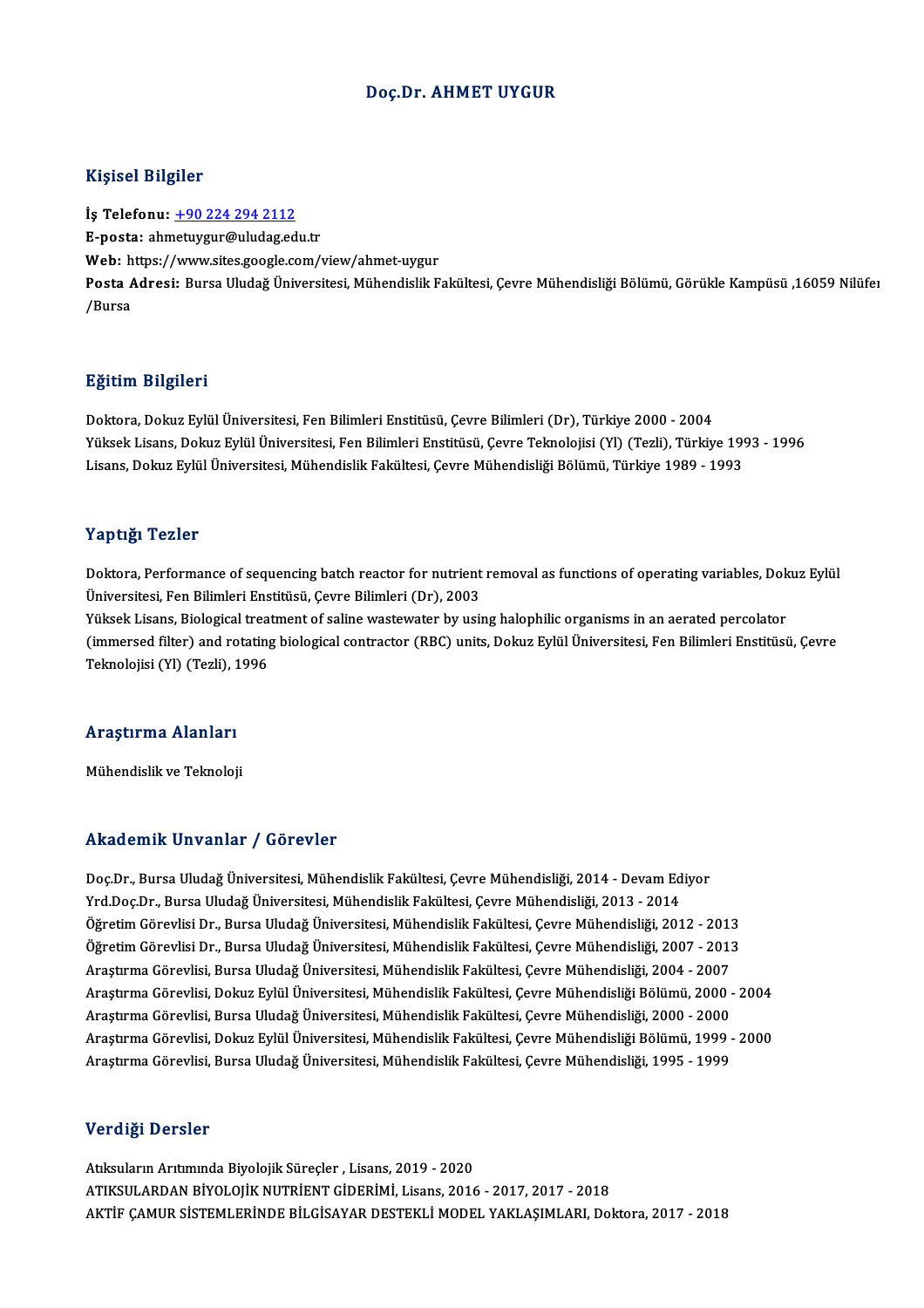BİYOKİMYASAL PROSESLER,Lisans,2016 -2017,2017 -2018 ATIK VE ATIKSU ARITIMI İÇİN BİYOTEKNOLOJİK PROSESLER, Doktora, 2016 - 2017

#### SCI, SSCI ve AHCI İndekslerine Giren Dergilerde Yayınlanan Makaleler

CI, SSCI ve AHCI İndekslerine Giren Dergilerde Yayınlanan Makaleler<br>I. Specific nutrient removal rates in saline wastewater treatment using sequencing batch reactor<br>Urgur A SSST<br>Specific<br>Uygur A.<br>PROCESS Specific nutrient removal rates in saline wastewater treatment using seque<br>Uygur A.<br>PROCESS BIOCHEMISTRY, cilt.41, sa.1, ss.61-66, 2006 (SCI İndekslerine Giren Dergi)<br>nara Chlaranhanal inhibitian an COD, nitragan and phasp Uygur A.<br>PROCESS BIOCHEMISTRY, cilt.41, sa.1, ss.61-66, 2006 (SCI İndekslerine Giren Dergi)<br>II. para-Chlorophenol inhibition on COD, nitrogen and phosphate removal from synthetic wastewater in<br>a sequencing batch reactor PROCESS BIOCHEMISTRY, cilt 41, sa 1, ss 61-66, 2006 (SCI Indekslerine Giren Dergi) Kargi F., Uygur A., Baskaya H. a sequencing batch reactor<br>Kargi F., Uygur A., Baskaya H.<br>BIORESOURCE TECHNOLOGY, cilt.96, sa.15, ss.1696-1702, 2005 (SCI İndekslerine Giren Dergi)<br>Pielogiael treatment of sunthatis wastewater sentaining 2.4 dishlerenbenel Kargi F., Uygur A., Baskaya H.<br>BIORESOURCE TECHNOLOGY, cilt.96, sa.15, ss.1696-1702, 2005 (SCI İndekslerine Giren Dergi)<br>III. Biological treatment of synthetic wastewater containing 2,4 dichlorophenol (DCP) in an activated BIORESOURC<br>Biological t<br>sludge unit<br>Kargi E. Ekot **Biological treatment of<br>sludge unit<br>Kargi F., Eker S., Uygur A.<br>JOUPMAL OF ENVIDONMI** sludge unit<br>Kargi F., Eker S., Uygur A.<br>JOURNAL OF ENVIRONMENTAL MANAGEMENT, cilt.76, sa.3, ss.191-196, 2005 (SCI İndekslerine Giren Dergi)<br>Phoenhete untake and release rates with different sarbon seurses in hielegisel put Kargi F., Eker S., Uygur A.<br>JOURNAL OF ENVIRONMENTAL MANAGEMENT, cilt.76, sa.3, ss.191-196, 2005 (SCI İndekslerine Giren Dergi)<br>IV. Phosphate uptake and release rates with different carbon sources in biological nutrien JOURNAL OF P<br>Phosphate u<br>using a SBR<br>Karri E Ahme IV. Phosphate uptake and release rates with different carbon sources in biological nutrient removal using a SBR<br>Kargi F., Ahmet U., Baskaya H. JOURNAL OF ENVIRONMENTAL MANAGEMENT, cilt.76, sa.1, ss.71-75, 2005 (SCI İndekslerine Giren Dergi) Kargi F., Ahmet U., Baskaya H.<br>JOURNAL OF ENVIRONMENTAL MANAGEMENT, cilt.76, sa.1, ss.71-75, 2005 (SCI İndekslerine Giren Dergi)<br>V. Improved nutrient removal from saline wastewater in an SBR by Halobacter supplemented a JOURNA<br>I<mark>mprov</mark><br>sludge<br><sup>Korgi F</sup> **Improved nutri<br>sludge<br>Kargi F., Uygur A.<br>ENVIRONMENTA!** sludge<br>Kargi F., Uygur A.<br>ENVIRONMENTAL ENGINEERING SCIENCE, cilt.22, sa.2, ss.170-176, 2005 (SCI İndekslerine Giren Dergi)<br>Phanel inhibition of biological nutriant removal in a four stan sequenging batab reaster Kargi F., Uygur A.<br>ENVIRONMENTAL ENGINEERING SCIENCE, cilt.22, sa.2, ss.170-176, 2005 (SCI İndekslerine Giren Despondent Reactor<br>VI. Phenol inhibition of biological nutrient removal in a four-step sequencing batch reactor<br> ENVIRONMENTA<br>Phenol inhibitio<br>Uygur A., Kargi F.<br>PROCESS PIOCHE PROCESS BIOCHEMISTRY, cilt.39, sa.12, ss.2123-2128, 2004 (SCI İndekslerine Giren Dergi) VII. Biological nutrient removal from synthetic wastewater containing 2,4 dichlorophenol in a PROCESS BIOCHEMISTRY, cilt<br>Biological nutrient remov<br>sequencing batch reactor<br>Urgun A. Kargi E **Biological nutri<br>sequencing bate<br>Uygur A., Kargi F.<br>ENVIDONMENTAL** Uygur A., Kargi F.<br>ENVIRONMENTAL ENGINEERING SCIENCE, cilt.21, sa.5, ss.569-574, 2004 (SCI İndekslerine Giren Dergi) Uygur A., Kargi F.<br>ENVIRONMENTAL ENGINEERING SCIENCE, cilt.21, sa.5, ss.569-574, 2004 (SCI İndekslerine Giren Dergi)<br>VIII. Hydraulic residence time effects in biological nutrient removal using five-step sequencing batc ENVIRON<br><mark>Hydraul</mark><br>reactor<br><sup>Kongi E</sup> Hydraulic resid<br>reactor<br>Kargi F., Uygur A.<br>ENZYME AND MI reactor<br>Kargi F., Uygur A.<br>ENZYME AND MICROBIAL TECHNOLOGY, cilt.35, ss.167-172, 2004 (SCI İndekslerine Giren Dergi)<br>Nutriont remeval in a three stan sequencing batch reactor with different sarbon seur. Kargi F., Uygur A.<br>ENZYME AND MICROBIAL TECHNOLOGY, cilt.35, ss.167-172, 2004 (SCI İndekslerine Giren Dergi)<br>IX. Nutrient removal in a three-step sequencing batch reactor with different carbon sources<br>Kargi E. Uygur A ENZYME AND MI<br><mark>Nutrient remov</mark><br>Kargi F., Uygur A.<br>WATER AIR AND Nutrient removal in a three-step sequencing batch reactor with different carbo:<br>Kargi F., Uygur A.<br>WATER AIR AND SOIL POLLUTION, cilt.156, ss.71-82, 2004 (SCI İndekslerine Giren Dergi)<br>Pielogisel putriont removal from pro Kargi F., Uygur A.<br>WATER AIR AND SOIL POLLUTION, cilt.156, ss.71-82, 2004 (SCI İndekslerine Giren Dergi)<br>X. Biological nutrient removal from pre-treated landfill leachate in a sequencing batch reactor<br>Uygur A. Kargi E WATER AIR AND<br><mark>Biological nutri</mark><br>Uygur A., Kargi F.<br>JOUPNAL OF ENV Biological nutrient removal from pre-treated landfill leachate in a sequencing batch reactor<br>Uygur A., Kargi F.<br>JOURNAL OF ENVIRONMENTAL MANAGEMENT, cilt.71, sa.1, ss.9-14, 2004 (SCI İndekslerine Giren Dergi)<br>Selt inhibiti Uygur A., Kargi F.<br>JOURNAL OF ENVIRONMENTAL MANAGEMENT, cilt.71, sa.1, ss.9-14, 2004 (SCI İndekslerine Giren Dergi)<br>XI. Salt inhibition on biological nutrient removal from saline wastewater in a sequencing batch reactor<br>Uy JOURNAL OF ENVIRONMENTAL MANAGEMENT, cilt.71, sa.1, ss.9-14, 2004 (SCI Indekslerine Giren Dergi) Salt inhibition on biological nutrient removal from saline wastewater in a sequencing<br>Uygur A., Kargi F.<br>ENZYME AND MICROBIAL TECHNOLOGY, cilt.34, ss.313-318, 2004 (SCI İndekslerine Giren Dergi)<br>Nutrient leading nate effec Uygur A., Kargi F.<br>ENZYME AND MICROBIAL TECHNOLOGY, cilt.34, ss.313-318, 2004 (SCI İndekslerine Giren Dergi)<br>XII. Nutrient loading rate effects on nutrient removal in a five-step sequencing batch reactor<br>Kargi E. Uygur ENZYME AND MI<br>Nutrient loadin<br>Kargi F., Uygur A.<br>PROCESS PIOCHE Nutrient loading rate effects on nutrient removal in a five-step sequencing b<br>Kargi F., Uygur A.<br>PROCESS BIOCHEMISTRY, cilt.39, sa.4, ss.507-512, 2003 (SCI İndekslerine Giren Dergi)<br>Fffect of sarbon source on biological pu Kargi F., Uygur A.<br>PROCESS BIOCHEMISTRY, cilt.39, sa.4, ss.507-512, 2003 (SCI İndekslerine Giren Dergi)<br>XIII. Effect of carbon source on biological nutrient removal in a sequencing batch reactor PROCESS BIOCHEMISTRY, cilt.39, sa.4, ss.507-512, 2003 (SCI Indekslerine Giren Dergi)<br>Effect of carbon source on biological nutrient removal in a sequencing batch<br>Kargi F., Uygur A.<br>BIORESOURCE TECHNOLOGY, cilt.89, sa.1, ss Effect of carbon source on biological nutrient removal in a sequencing batch<br>Kargi F., Uygur A.<br>BIORESOURCE TECHNOLOGY, cilt.89, sa.1, ss.89-93, 2003 (SCI İndekslerine Giren Dergi)